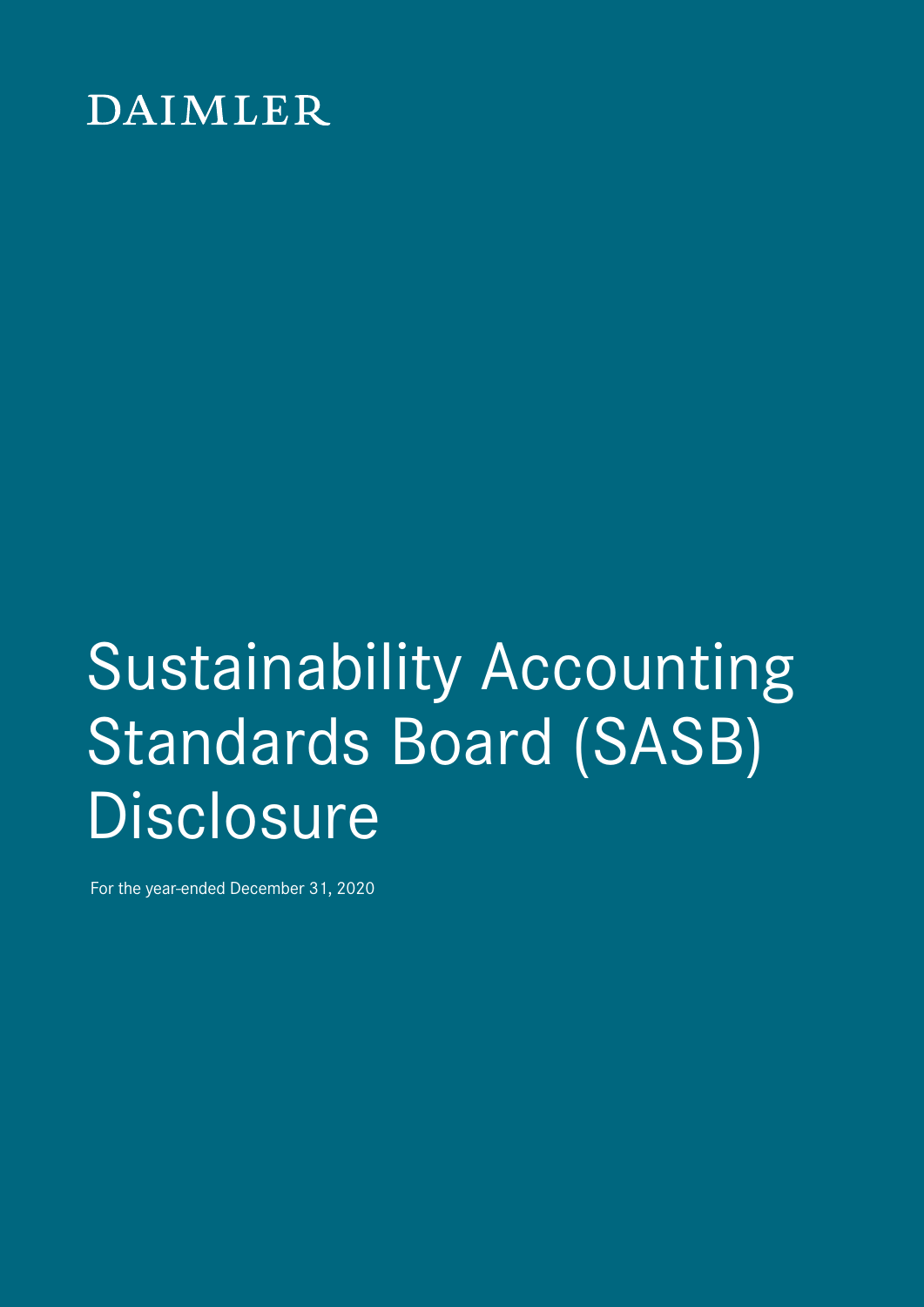## SASB INDEX

Daimler AG is one of the world's most successful automotive companies. With its Mercedes-Benz Cars & Vans, Daimler Trucks & Buses and Daimler Mobility divisions, the Group is one of the leading global suppliers of premium and luxury cars and one of the world's largest manufacturer of commercial vehicles. Daimler Mobility offers financing, leasing, fleet management,

investments, insurance brokerage as well as innovative mobility services. The company is listed on the Frankfurt and Stuttgart stock exchanges (ticker symbol DAI). In 2020, the Group had a workforce of around 288,500 and sold 2.8 million vehicles. Group revenues amounted to €154.3 billion and Group EBIT to €6.6 billion.

| Topic                                 | Code               | Metric                                                                                                   | Page           |
|---------------------------------------|--------------------|----------------------------------------------------------------------------------------------------------|----------------|
| <b>Activity Metrics</b>               | <b>TR-AU-000.A</b> | Number of vehicles manufactured                                                                          | $\overline{2}$ |
|                                       | TR-AU-000.B        | Number of vehicles sold                                                                                  | $\overline{2}$ |
| Product Safety                        | TR-AU-250a.1       | Percentage of vehicle models rated by NCAP programs<br>with an overall 5-star safety rating, by region   | $\overline{2}$ |
|                                       | TR-AU-250a.2       | Number of safety-related defect complaints,<br>percentage investigated                                   | $\overline{2}$ |
|                                       | TR-AU-250a.3       | Number of vehicles recalled                                                                              | 3              |
| <b>Labor Practices</b>                | TR-AU-310a.1       | Percentage of active workforce covered under collective<br>bargaining agreements                         | 3              |
|                                       | TR-AU-310a.2       | (1) Number of work stoppages and (2) total days idle                                                     | 3              |
| Fuel Economy & Use-phase<br>Emissions | TR-AU-410a.1       | Sales-weighted average passenger fleet fuel economy,<br>by region                                        | 4              |
|                                       | TR-AU-410a.2       | Number of (1) zero emission vehicles (ZEV), (2) hybrid<br>vehicles, and (3) plug-in hybrid vehicles sold | 4              |
|                                       | TR-AU-410a.3       | Discussion of strategy for managing fleet fuel economy<br>and emissions risks and opportunities          | 5              |
| <b>Materials Sourcing</b>             | TR-AU-440a.1       | Description of the management of risks associated with<br>the use of critical materials                  |                |
| Materials Efficiency & Recycling      | TR-AU-440b.1       | Total amount of waste from manufacturing,<br>percentage recycled                                         | 6              |
|                                       | TR-AU-440b.2       | Weight of end-of-life material recovered,<br>percentage recycled                                         | 6              |
|                                       | TR-AU-440b.3       | Average recyclability of vehicles sold                                                                   | 6              |

#### **Automobiles Sustainability Accounting Standard**

All data in this Sustainability Accounting Standards Board ("SASB") disclosure is as of, or for the year-ended December 31, 2020 unless otherwise noted.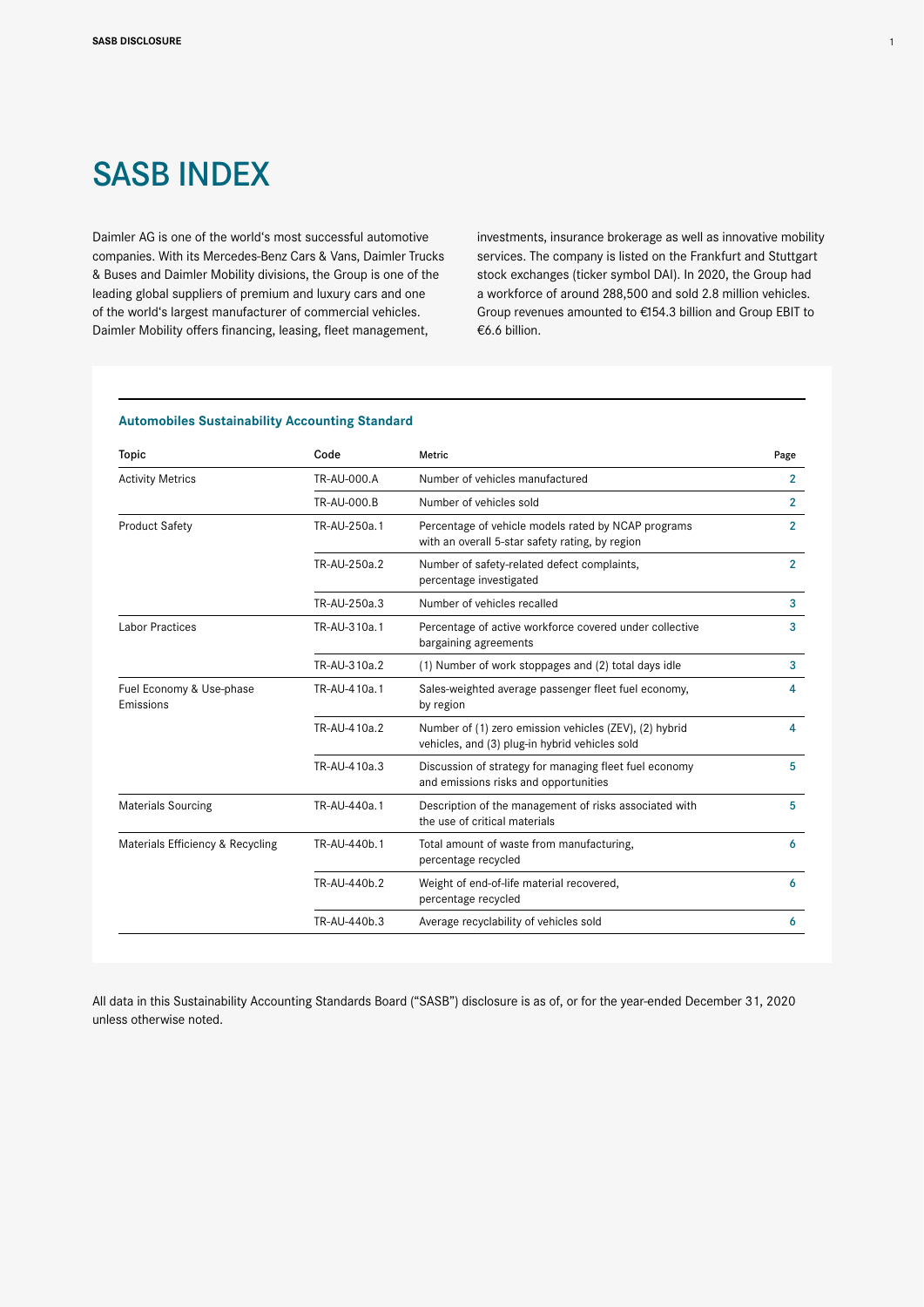## <span id="page-2-0"></span>Activity Metrics

#### **TR-AU-000.A**

Number of vehicles manufactured

Daimler Group: 2,794,730

Mercedes-Benz Cars & Vans: 2,423,724

Daimler Trucks & Buses: 371,006

#### **TR-AU-000.B**

Number of vehicles sold

Daimler Group: 2,840,402

Mercedes-Benz Cars & Vans: 2,461,884

Daimler Trucks & Buses: 378,518

## Product Safety

#### **TR-AU-250a.1**

Percentage of vehicle models rated by NCAP programs with an overall 5-star safety rating, by region

100% Mercedes-Benz new passenger cars in Europe are rated by consumer test organizations with the highest possible rating result. In 2020, the Euro NCAP issued ratings for driving assistance systems in various vehicle models for the first time. The current GLE with its driver assistance package received a rating of "very good."

In 2020, the 2020 Mercedes-Benz E-class received a 5-star rating for the sedan and the station wagon models by the National Highway Traffic Safety Administration (NHTSA).

#### **TR-AU-250a.2**

Number of safety-related defect complaints, percentage investigated

100% of safety-related defect complaints have been investigated by our own retail organization.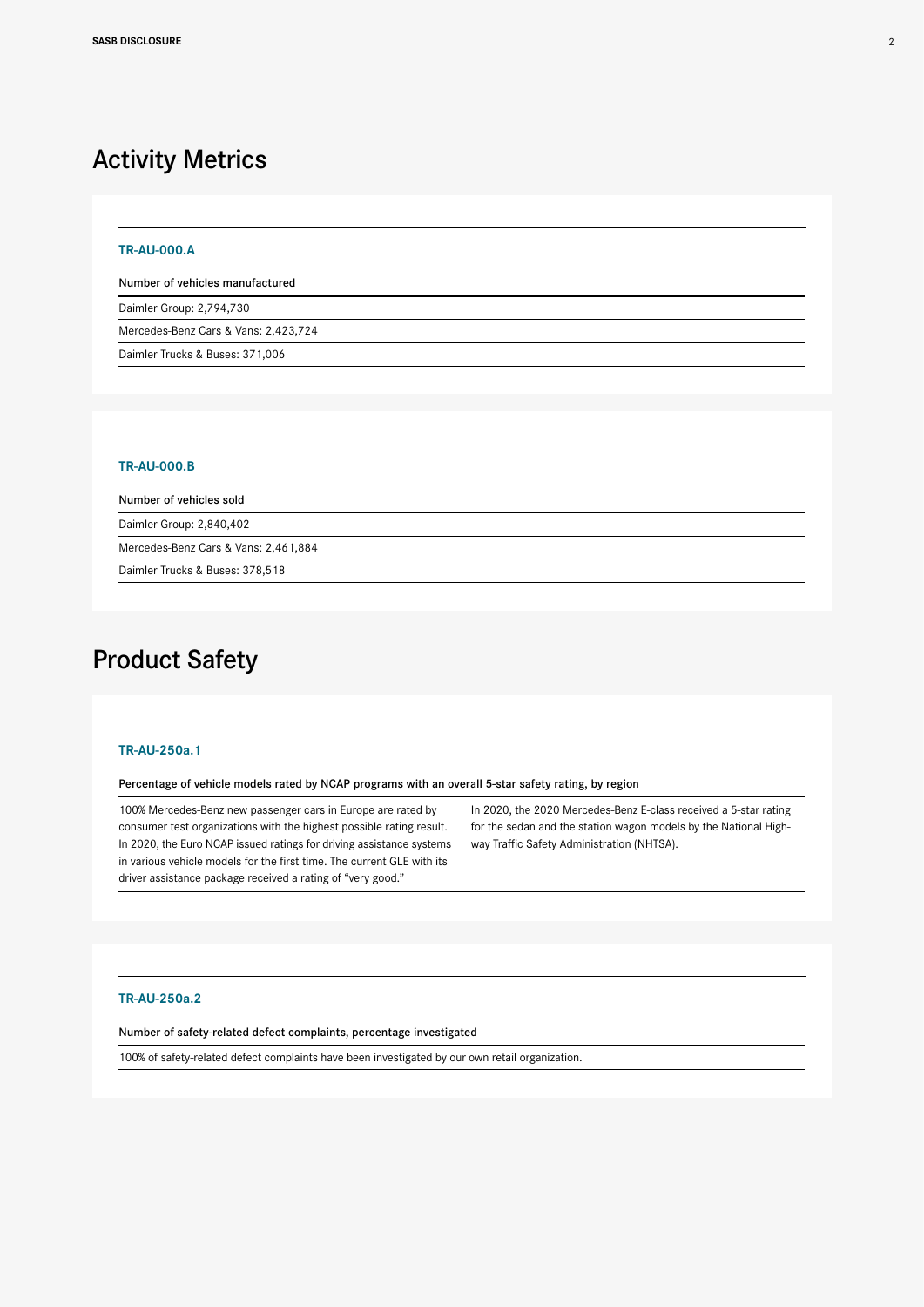#### <span id="page-3-0"></span>**TR-AU-250a.3**

Number of vehicles recalled

In 2020, approx. 3.5 mill. Mercedes-Benz passenger cars and vans worldwide were part of recalls due to safety reasons. Thereof, 850,000 passenger cars and vans were affected in Germany.\*

\* This information is based on issues officially claimed by the Kraftfahrt-Bundesamt (KBA) of the Federal State of Germany.

## Labor Practices

#### **TR-AU-310a.1**

Percentage of active workforce covered under collective bargaining agreements

Collective bargaining agreements apply to a large proportion of our employees throughout the Group. In particular, at Daimler AG, Mercedes-Benz AG, Daimler Truck AG, and Daimler Mobility AG, these apply to all employees covered by collective bargaining agreements. Daimler is also committed to its social responsibility and to

the ten principles underlying the UN Global Compact (UNGC). As a participant in the UNGC, we undertake, among other things, to comply with key employee rights - from respect for equal opportunities to the right to equal pay for work of equal value.

#### **TR-AU-310a.2**

(1) Number of work stoppages and (2) total days idle

Number of strike days: 0 (Germany)

In 2020 there were no productions in Germany affected by strike.

Due to the worsening COVID-19 pandemic in 2020 Daimler had decided to interrupt a large part of production and selected administrative areas in Europe for about two weeks (March 23rd to April 3rd, 2020). Short-time work followed in Germany from April 6<sup>th</sup>, 2020.

With this, the company responded to the far-reaching effects of the corona virus and the increasingly difficult economic and social framework conditions resulting from it.

The percentage of employees, which were affected by short time work reached around 80% at peak times in Germany.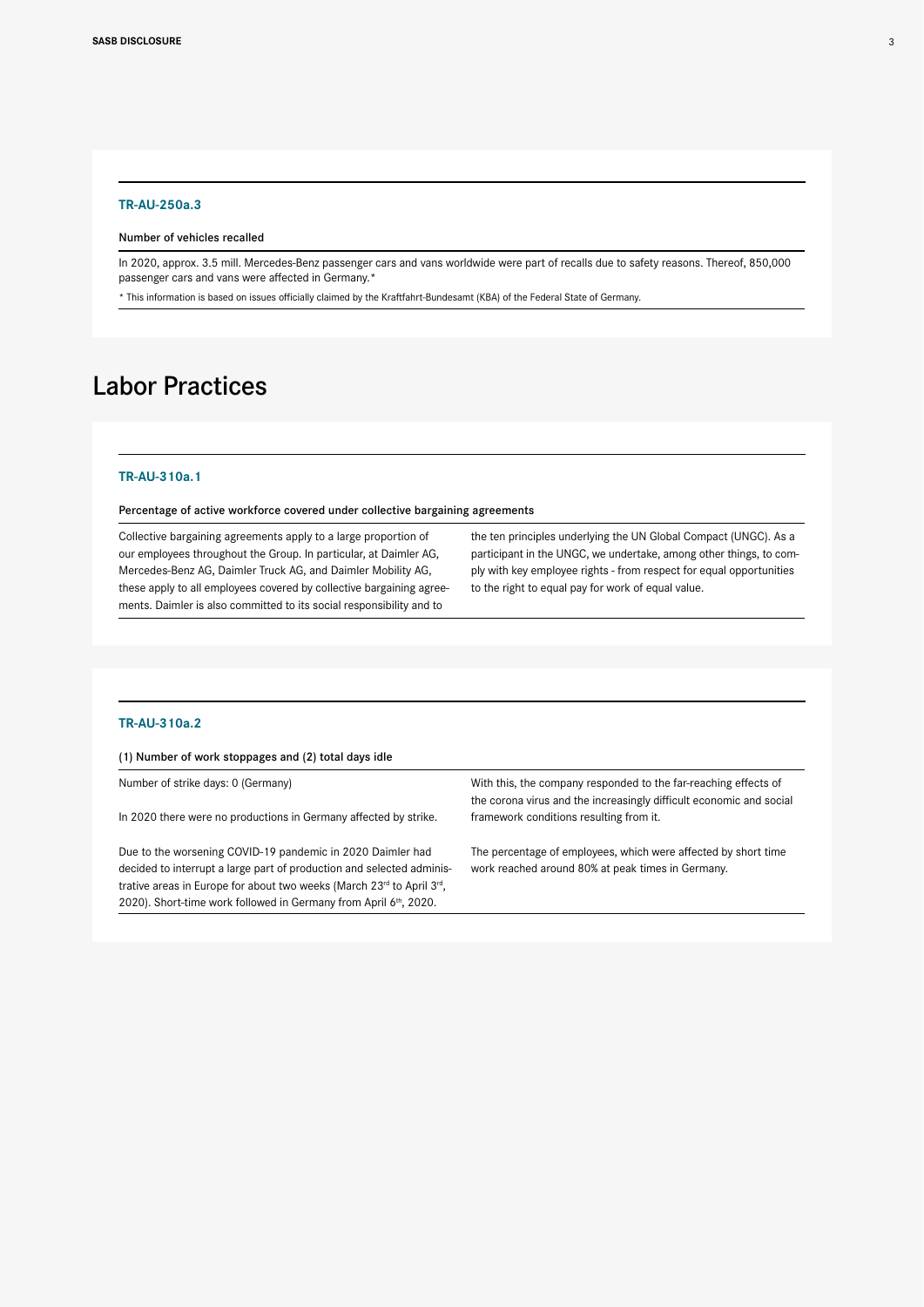## <span id="page-4-0"></span>Fuel Economy & Use-phase Emissions

#### **TR-AU-410a.1**

Sales-weighted average passenger fleet fuel economy, by region

In the reporting year, the average  $\mathrm{CO}_2$  emissions of our total passenger car fleet in Europe (European Union, United Kingdom, Norway and Iceland) decreased to an estimated 104 g/km as measured on the basis of legal regulations (NEDC, including vans that are registered as passenger cars).

The GHG fleet figures for the CO<sub>2</sub> emissions of Daimler vehicles in the United States have improved over the last few years. For the 2020 model year, these figures are 256 g  $\text{CO}_2/\text{mi}$  for the passenger car fleet and 289 g  $CO_2/m$ i for light trucks (on the basis of the most recent forecast).

In China, domestic and imported cars are reported separately and according to fleet consumption values, unlike in Europe and the United States. This means the figures for the imported fleet are the relevant figures for our wholly owned subsidiary Mercedes-Benz China (MBCL). The target was 6.27 l/100 km; the figure that was actually achieved was 8.02 l/100 km (preliminary fleet consumption value — the final fleet consumption value might be better if off-cycle technologies are included).

#### **TR-AU-410a.2**

Number of (1) zero emission vehicles (ZEV), (2) hybrid vehicles, and (3) plug-in hybrid vehicles sold

|           |                           | Retail Cars (incl. V-Class and EQV |           |         |      |  |
|-----------|---------------------------|------------------------------------|-----------|---------|------|--|
|           |                           | 2020                               |           | 2019    |      |  |
| Worldwide | Hybrid                    | 115.191                            | 5,2%      | 29.907  | 1,2% |  |
|           | Electric                  | 47.672                             | 2,2%      | 19.622  | 0,8% |  |
|           | Alternative drive (total) | 162.863                            | 7,4%      | 49.529  | 2,0% |  |
|           | <b>MBC</b> sales (total)  | 2.202.579                          | 2.456.347 |         |      |  |
| Europe    | Hybrid                    | 104.113                            | 14,1%     | 16.091  | 1,7% |  |
|           | Electric                  | 42.711                             | 5,8%      | 18.419  | 1,9% |  |
|           | Alternative drive (total) | 146.824                            | 19,9%     | 34.510  | 3,6% |  |
|           | <b>MBC</b> sales (total)  | 738.957                            |           | 954.912 |      |  |

#### **Alternative drive technologies Mercedes-Benz Cars & Vans**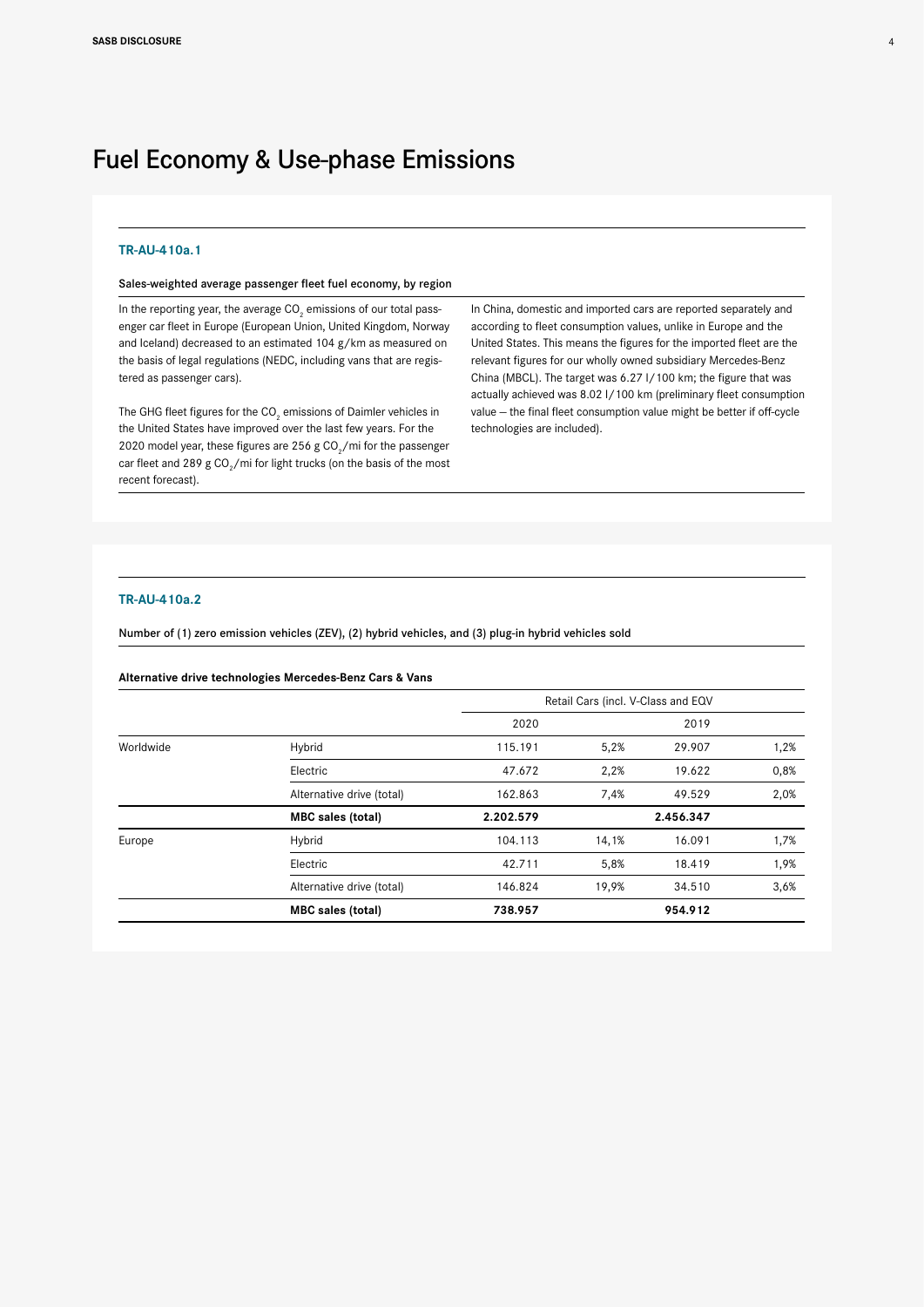#### <span id="page-5-0"></span>**TR-AU-410a.3**

Discussion of strategy for managing fleet fuel economy and emissions risks and opportunities

Daimler's management is responsible for setting strategic goals, including targets for reducing our CO<sub>2</sub> emissions, and for monitoring the progress made in achieving these goals.

The Product Steering Board (PSB) is responsible for monitoring the development of the CO₂ emissions of the car fleet in markets in which such emissions are regulated. It is also responsible for providing forecasts. In its evaluations, the PSB takes into account the increasing degree of vehicle electrification and the changes that have been made to legal requirements, for example those related to the introduction of the new WLTP (Worldwide Harmonized Light Vehicles Test Procedure). The Board of Management then decides which measures need to be implemented. On the market side of the equation, price and volume control measures can also affect our ability to achieve our targets over the short term. For this reason, such measures are discussed with the Board of Management within

the framework of its regular reporting on the current state of CO<sub>2</sub> fleet compliance.

Responsibility for ensuring compliance with climate protection requirements is split between several units and Board of Management members. The development units of the vehicle divisions are responsible at the vehicle level. For cars and vans, these are the "Drive Systems Product Group" development unit, the product groups of the vehicles, and Mercedes-Benz Vans Development; for trucks and buses, they are the "Global Powertrain & Manufacturing Engineering Trucks" unit and the vehicle divisions. The various directorates of the drivetrain development units also play a special role here. The heads of production are responsible at the level of the production plants, and the Heads of Sales at the Daimler showrooms.

### Materials Sourcing

#### **TR-AU-440a.1**

#### Description of the management of risks associated with the use of critical materials

At Daimler, the units that are mainly responsible for resource conservation are vehicle concepts, vehicle development, purchasing, production planning, and production. We make decisions concerning these areas in the specialist committees responsible for the respective model series. These committees consist of the respective subsection representatives and expert groups such as those dealing with specific groups of materials. Corporate management is always involved in fundamental decision-making regarding design concepts, manufacturing technologies, and the utilization of materials. When making such decisions, the management takes multiple factors into account. These include costs, resource-efficient technologies, the use of alternative materials such as secondary materials and renewable raw materials, and the potential for industrialization. During this process, management examines to what extent the results of development can be transferred to large-scale industrial production, for example with regard to the use of raw materials.

Our vehicles generally contain several thousand parts and components, and our supply chain is therefore complex. It comprises around 60,000 direct suppliers for production and non-production materials, with most of them based in Europe, North America, and Asia. These suppliers in turn have sub-suppliers, and sometimes a supply chain can contain up to seven or eight sub-levels, with additional sub-suppliers on each level. With every innovation and every market development, the supply chain dynamically develops further — and this also occurred during the reporting period.

We use a variety of measures and concepts in order to ensure the sustainable management of our supply chain. These include supplier screenings, audits, risk-based due diligence analyses, qualification modules for production material suppliers, and additional workshops with selected service providers. Our goal here is to ensure compliance with social standards and environmental regulations on the one hand and greater transparency in the supply chain on the other.

Several types of raw materials that are needed for the production of electric vehicles are associated with certain risks. In order to better assess how critical the use of a raw material is or can become, Daimler's car division teamed up with partners from industry and science in 2015 to conduct the ESSENZ research project. The result has been a holistic approach that our engineers are already following in the early phases of vehicle development. The use of the ESSENZ method is based on the life cycle assessment methodology, which makes it possible to systematically analyze the environmental effects of a vehicle along its entire life cycle. The ESSENZ approach not only examines the geological availability of a raw material but also takes socioeconomic factors and social and societal risks into account.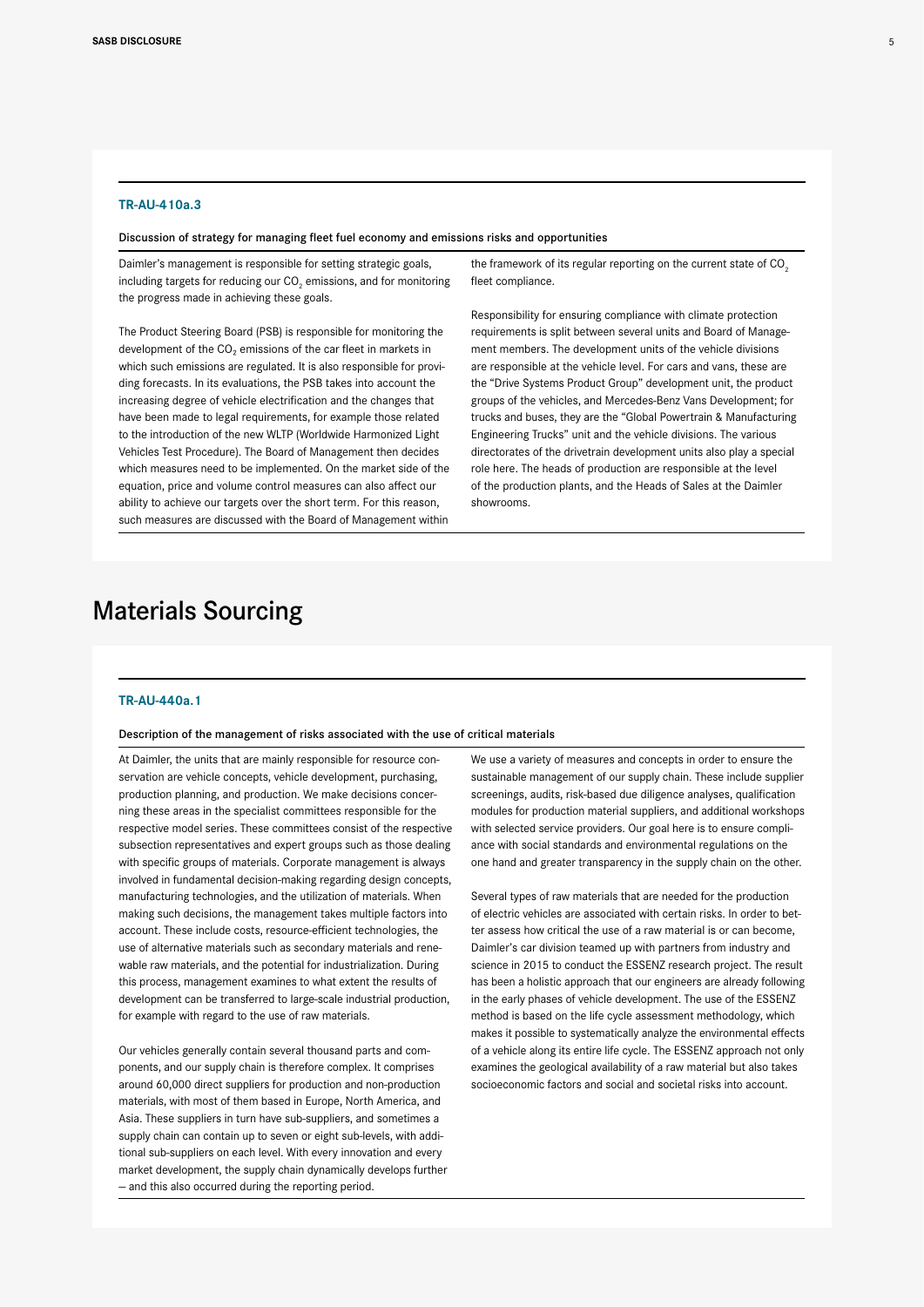## <span id="page-6-0"></span>Materials Efficiency & Recycling

#### **TR-AU-440b.1**

Total amount of waste from manufacturing, percentage recycled

In 2020, Daimler AG (based on majority shareholdings) had a waste recycling rate of 97.6%.

Further details are available in our tool "Key figures environment" *(available for reporting year 2020 by March 29, 2021)*.

#### **TR-AU-440b.2**

#### Weight of end-of-life material recovered, percentage recycled

All Mercedes-Benz car models are 85 percent recyclable in accordance with ISO 22 628. Moreover, the European End-of-Life Vehicles Directive 2000/53/EC specifies that 95 percent of the materials in passenger cars and vans with a gross vehicle weight of up to 3.5 tons have to be capable of being reused or recovered.

With the adoption of the European ELV Directive, requirements were also set for the establishment of free of charge take-back systems for end-of-life vehicles (ELVs) as well as used parts from repairs in Mercedes-Benz workshops. Dismantling information is published by the manufacturer in the IDIS (International Dismantling Information System) to ELV recyclers within six months of market launch.

At the ELV recycler's premises, the fluids, battery, oil filter, tires, and catalytic converters are removed as part of the pretreatment process. The airbags are able to get triggered with a device that is standardized amongst all European car manufacturers.

During dismantling, the prescribed parts are first removed according to the European ELV Directive. To improve recycling, numerous components and assemblies are then removed and are sold directly as used spare parts or serve as a basis for the manufacturing of replacement parts. In addition to used parts, materials that can be recycled using economically appropriate procedures are selectively removed in the vehicle dismantling process. These include components of aluminum and copper as well as selected large plastic components.

In 1996 we set up the Mercedes-Benz Used Parts Center (MB GTC), a Group-owned specialist business that disassembles more than 5,000 vehicles per year. The sale of the parts that are disassembled there to repair shops and final customers means that we are reusing these parts to the greatest possible extent and guaranteeing a range of products for repairs that reflect the vehicle's current value.

#### **TR-AU-440b.3**

#### Average recyclability of vehicles sold

All Mercedes-Benz car models are 85 percent recyclable in accordance with ISO 22 628. Moreover, the European End-of-Life Vehicles Directive 2000/53/EC specifies that 95 percent of the material in

passenger cars and vans with a gross vehicle weight of up to 3.5 tons has to be capable of being reused or recovered.